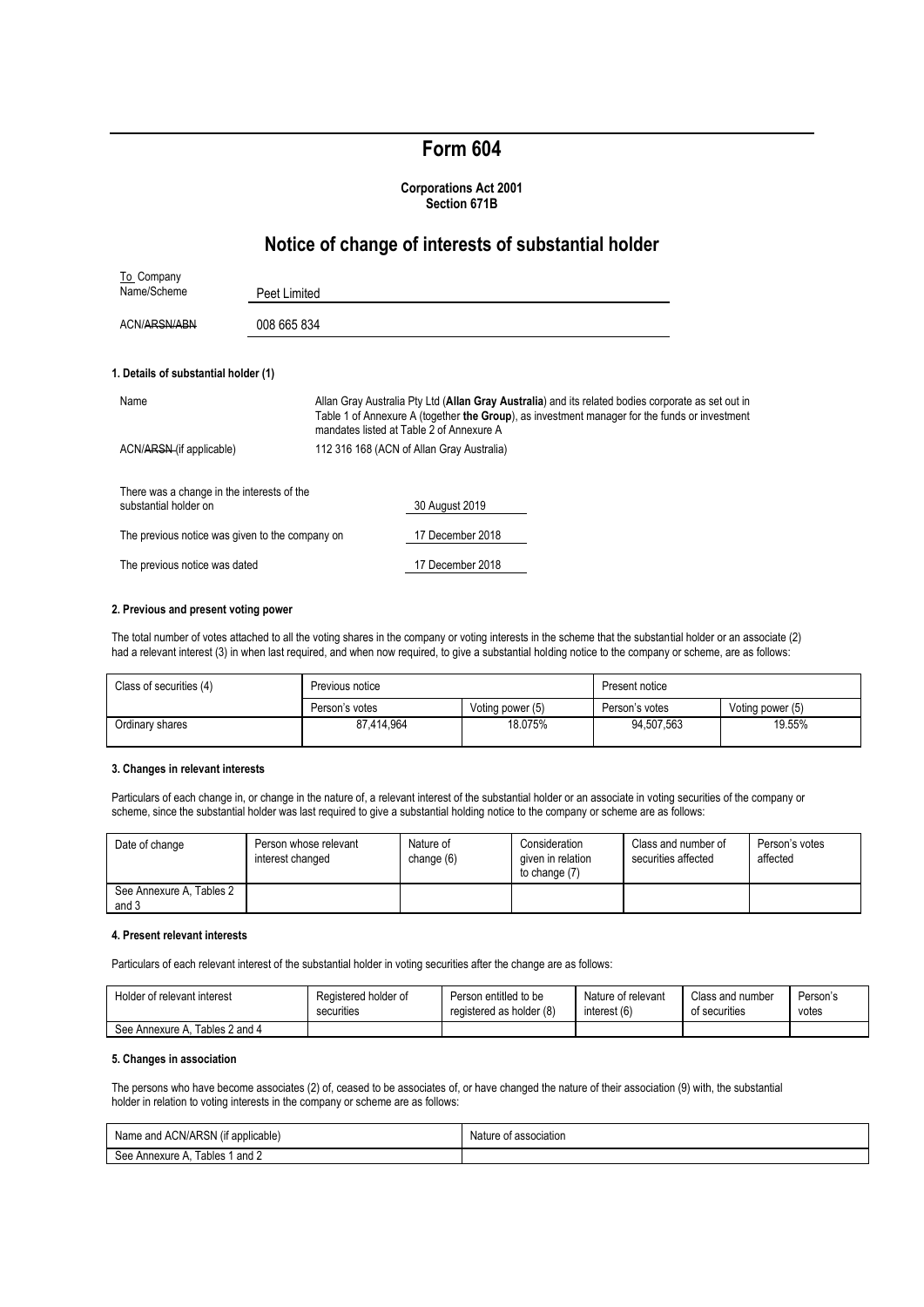#### **6. Addresses**

The addresses of persons named in this form are as follows:

| Name      | Address.                                                                         |
|-----------|----------------------------------------------------------------------------------|
| The Group | C/- Allan Gray Australia, Level 2 Challis House, 4 Martin Place Sydney, NSW 2000 |

## **Signature**

| print name | Elizabeth Lee | Company Secretary     |
|------------|---------------|-----------------------|
| sign here  |               | Date 3 September 2019 |

## **DIRECTIONS**

- (1) If there are a number of substantial holders with similar or related relevant interests (eg a corporation and its related corporations, or the manager and trustee of an equity trust), the names could be included in an annexure to the form. If the relevant interests of a group of persons are essentially similar, they may be referred to throughout the form as a specifically named group if the membership of each group, with the names and addresses of members is clearly set out in paragraph 6 of the form.
- (2) See the definition of "associate" in section 9 of the Corporations Act 2001.
- (3) See the definition of "relevant interest" in sections 608 and 671B(7) of the Corporations Act 2001.
- (4) The voting shares of a company constitute one class unless divided into separate classes.
- (5) The person's votes divided by the total votes in the body corporate or scheme multiplied by 100.
- (6) Include details of:
- (a) any relevant agreement or other circumstances because of which the change in relevant interest occurred. If subsection 671B(4) applies, a copy of any document setting out the terms of any relevant agreement, and a statement by the person giving full and accurate details of any contract, scheme or arrangement, must accompany this form, together with a written statement certifying this contract, scheme or arrangement; and
- (b) any qualification of the power of a person to exercise, control the exercise of, or influence the exercise of, the voting powers or disposal of the securities to which the relevant interest relates (indicating clearly the particular securities to which the qualification applies).

See the definition of "relevant agreement" in section 9 of the Corporations Act 2001.

- (7) Details of the consideration must include any and all benefits, money and other, that any person from whom a relevant interest was acquired has, or may, become entitled to receive in relation to that acquisition. Details must be included even if the benefit is conditional on the happening or not of a contingency. Details must be included of any benefit paid on behalf of the substantial holder or its associate in relation to the acquisitions, even if they are not paid directly to the person from whom the relevant interest was acquired.
- (8) If the substantial holder is unable to determine the identity of the person (eg if the relevant interest arises because of an option) write "unknown".
- (9) Give details, if appropriate, of the present association and any change in that association since the last substantial holding notice.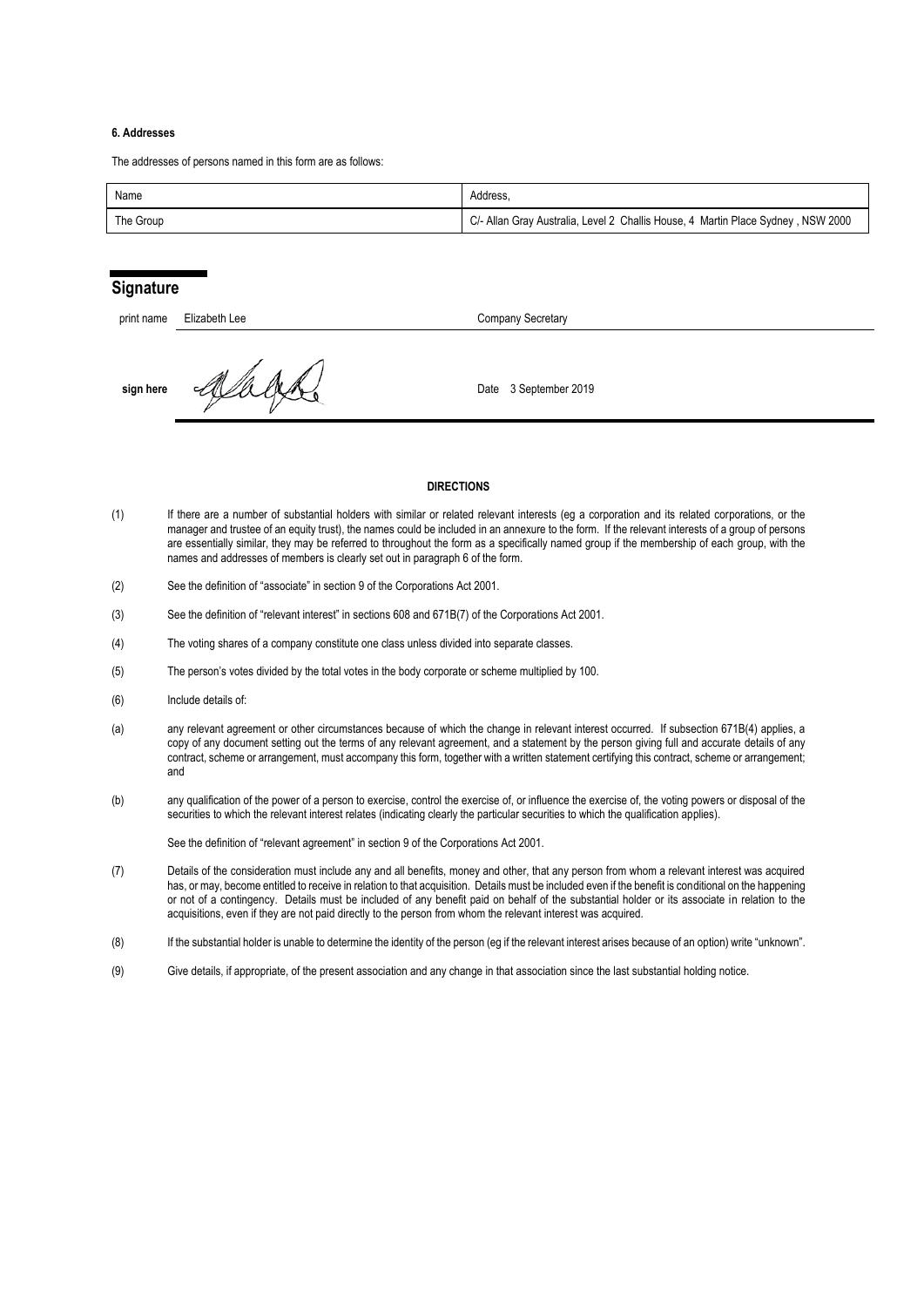#### **Peet Limited** THIS IS ANNEXURE A OF 3 PAGES REFERRED TO IN THE ABOVE FORM 604

| Print name | Elizabeth Lee | <b>Company Secretary</b> |
|------------|---------------|--------------------------|
| Sign here  |               | Date: 3 September 2019   |

**Table 1 – Related bodies corporate**

The following entities are associates of Allan Gray Australia Pty Ltd (AGA) and each other by virtue of being related bodies corporate. Orbis Allan Gray Limited Corbis Mansfield Street Properties Ltd<br>Orbis Holdings Limited Corbis Investment Management (BVI) I Orbis Investment Management (BVI) Limited (OIMLBVI)<br>Orbis Investment Advisory Pty Limited Orbis Investment Management Limited (OIML) Orbis Investment Advisory Pt<br>
Orbis Asset Management Limited (OAML) Changement Allan Gray (Holdings) Pty Ltd Orbis Asset Management Limited (OAML)<br>Orbis Asset Management Limited (OAML) Orbis Administration Limited **Calcular Corporation Limited Critics** Orbis Investment Management (Hong Kong) Limited<br>
Orbis Investment Research Limited Critics (Canada) Limited Critics (Canada) Limited **Orbis Client Services (Canada) Limited Orbis Holdings (UK) Limited** Orbis Investment Management (MIS) Limited<br>Triple Blue Holdings Limited Orbis Investment Management (Europe) LLP<br>Orbis Investment Management (Luxembourg) S.A Pictet Overseas Trust Corporation and Pictet Trustee Company SA Orbis Investment Management Management (Guernsey) S. Allan & Gill Gray Foundation (Guernsey)

**Table 2 - Funds**

An entity within the Group acts as investment manager for some or all of the assets in the following funds.

| No               | <b>Fund name</b>                                               | Manager    | Code        | <b>Registered holder</b>                                                       | Persons entitled to be registered<br>holder                                |
|------------------|----------------------------------------------------------------|------------|-------------|--------------------------------------------------------------------------------|----------------------------------------------------------------------------|
| 1.               | Allan Gray Australia Equity Fund                               | AGA        | <b>SMEF</b> | Citibank N.A., Sydney Branch as<br>SMEF's custodian                            | Equity Trustees Limited as SMEF's<br>responsible entity                    |
| $\overline{2}$ . | Allan Gray Australia Balanced Fund                             | <b>AGA</b> | <b>SMBF</b> | Citibank N.A., Hong Kong Branch<br>as SMBF's custodian                         | Equity Trustees Limited as SMBF's<br>responsible entity                    |
| 3.               | Allan Gray Australia Stable Fund                               | <b>AGA</b> | <b>SMSF</b> | Citibank N.A., Sydney Branch as<br>SMSF's custodian                            | Equity Trustees Limited as SMSF's<br>responsible entity                    |
| 4.               | Warakirri Australian Equities Pensions<br>and Charities Fund   | <b>AGA</b> | <b>SMWA</b> | RBC Investor Services Trust as<br>SMWA's custodian                             | Warakirri Asset Management Pty Ltd<br>SMWA's trustee                       |
| 5.               | Morningstar Australian Shares High<br>Alpha Fund               | <b>AGA</b> | <b>SMIA</b> | JP Morgan Nominees Australia<br>Ltd as SMIA's custodian                        | Morningstar Investment Management<br>Australia Limited SMIA's trustee      |
| 6.               | <b>Construction and Building Unions</b><br>Superannuation Fund | AGA        | <b>SMCB</b> | JP Morgan Nominees Australia<br>Ltd as SMCB's custodian                        | United Super Pty Ltd as SMCB's trustee                                     |
| 7.               | <b>HESTA Superannuation Fund</b>                               | AGA        | <b>SMHT</b> | JP Morgan Nominees Australia<br>Ltd as SMHT's custodian                        | H.E.S.T. Australia Ltd as SMHT's trustee                                   |
| 8.               | Hostplus Pooled Superannuation<br>Trust                        | AGA        | <b>SMHP</b> | Citibank N.A., Sydney Branch as<br>SMHP's custodian                            | Host Plus Pty Itd as SMHP's trustee                                        |
| 9.               | Russell Australian Opportunities Fund                          | AGA        | <b>SMRI</b> | State Street Australia Ltd as<br>SMRI's custodian                              | Russell Investment Management Ltd as<br>SMRI's responsible entity          |
| 10.              | MyLifeMyMoney Superannuation<br>Fund                           | AGA        | <b>SMCS</b> | <b>NAB Custodial Services as</b><br>custodian for SMCS                         | CSF Pty Ltd as SMCS's trustee                                              |
| 11.              | Maritime Super                                                 | AGA        | <b>SMMS</b> | <b>NAB Custodial Services as</b><br>custodian for SMMS                         | Maritime Super Pty Ltd as SMMS's<br>trustee                                |
| 12.              | Non-Government Schools<br>Superannuation Fund                  | AGA        | <b>SMNG</b> | State Street Australia Ltd as<br>SMNG's custodian                              | Non-Government Schools<br>Superannuation Fund Pty Ltd as<br>SMNG's trustee |
| 13.              | <b>REST Superannuation Fund</b>                                | <b>AGA</b> | <b>SMRT</b> | State Street Australia Ltd as<br>SMRT's custodian                              | Retail Employees Superannuation Pty<br>Ltd as SMRT's trustee               |
| 14.              | Government Employees<br>Superannuation Board                   | <b>AGA</b> | <b>SMGB</b> | Northern Trust Corporation as<br>SMGB's custodian                              | Government Employees Superannuation<br>Board                               |
| 15.              | <b>Statewide Superannuation Trust</b>                          | <b>AGA</b> | <b>SMSW</b> | NAB Custodial Services as<br>custodian for SMSW                                | Statewide Superannuation Pty Ltd as<br>SMSW's trustee                      |
| 16.              | <b>Legal Super</b>                                             | <b>AGA</b> | <b>SMLS</b> | <b>BNP Paribas Fund Services</b><br>Australasia Pty Ltd as SMLS's<br>custodian | Legal Super Pty Ltd as trustee of<br>legalsuper                            |
| 17.              | Orbis Global Equity Fund (Australia<br>Registered)             | OIML       | <b>GAPL</b> | Citibank N.A., Hong Kong Branch,<br>as GAPL's custodian                        | Equity Trustees Limited as GAPL's<br>responsible entity                    |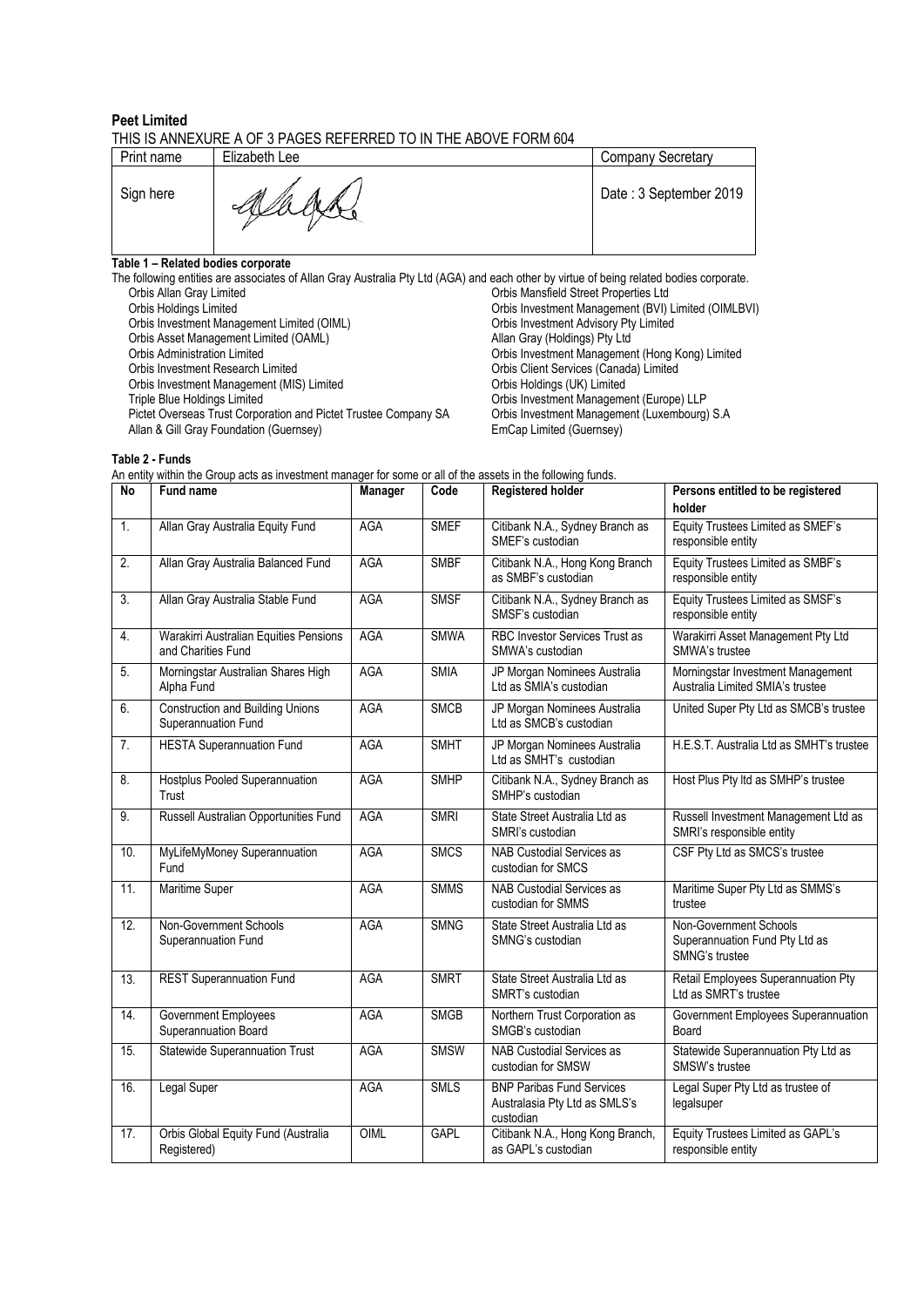| <b>No</b>       | Fund name                                                       | Manager     | Code        | <b>Registered holder</b>                                                            | Persons entitled to be registered                       |
|-----------------|-----------------------------------------------------------------|-------------|-------------|-------------------------------------------------------------------------------------|---------------------------------------------------------|
|                 |                                                                 |             |             |                                                                                     | holder                                                  |
| 18.             | Orbis Emerging Markets Equity Fund<br>(Australia Registered)    | OIML        | <b>EMAF</b> | Citibank N.A., Hong Kong Branch,<br>as EMAF's custodian                             | Equity Trustees Limited as EMAF's<br>responsible entity |
| 19.             | Orbis Global Equity LE Fund<br>(Australia Registered)           | <b>AGA</b>  | <b>GALE</b> | Citibank N.A., Hong Kong Branch,<br>as GALE's custodian                             | Equity Trustees Limited as GALE's<br>responsible entity |
| 20.             | Orbis Global Equity Fund Limited                                | OIML        | <b>OGEF</b> | Citigroup Fund Services Canada,<br>Inc (Citi Canada) as OGEF's<br>custodian         | <b>OGEF</b>                                             |
| $\overline{21}$ | Orbis Optimal SA Fund Limited                                   | OIML        | <b>OSAP</b> | Citi Canada as OSAP's custodian                                                     | <b>OSAP</b>                                             |
| 22.             | Institutional Global Equity Fund                                | <b>OIML</b> | <b>IGEF</b> | Citi Canada as IGEF's custodian                                                     | <b>IGEF</b>                                             |
| 23.             | Orbis Optimal LP                                                | <b>OIML</b> | <b>OOLP</b> | Citi Canada as OOLP's custodian                                                     | <b>OOLP</b>                                             |
| 24.             | Orbis International Equity LP                                   | OIML        | <b>IELP</b> | Citi Canada as IELP's custodian                                                     | <b>IELP</b>                                             |
| 25.             | Orbis Institutional Global Equity LP                            | <b>OIML</b> | OGLP        | Citi Canada as OGLP's custodian                                                     | OGLP                                                    |
| 26.             | Orbis Institutional International Equity<br>LP                  | <b>OIML</b> | <b>ONLP</b> | Citi Canada as ONLP's custodian                                                     | <b>ONLP</b>                                             |
| 27.             | Orbis Institutional U.S. Equity LP                              | OIML        | <b>USLP</b> | Citi Canada as USLP's custodian                                                     | <b>USLP</b>                                             |
| 28.             | <b>Orbis Institutional Emerging Markets</b><br><b>Equity LP</b> | <b>OIML</b> | <b>EMLP</b> | Citi Canada as EMLP's custodian                                                     | <b>EMLP</b>                                             |
| 29.             | Orbis SICAV - Global Equity Fund                                | OIML        | SGPL        | Citibank International plc<br>(Luxembourg Branch) (Citi Lux)<br>as SGPL's custodian | <b>SGPL</b>                                             |
| 30.             | Orbis SICAV - Asia- Ex Japan Fund                               | OIML        | <b>XJPL</b> | Citi Lux as XJPL's custodian                                                        | <b>XJPL</b>                                             |
| 31.             | Orbis SICAV - Global Balanced Fund                              | OIML        | <b>GBSA</b> | Citi Lux as GBSA's custodian                                                        | <b>GBSA</b>                                             |
| 32.             | Orbis SICAV - International Equity                              | <b>OIML</b> | SNPL        | Citi Lux as SNPL's custodian                                                        | <b>SNPL</b>                                             |
| 33.             | Orbis OEIC Global Equity Fund                                   | OIML        | <b>UKGE</b> | Citi Lux as UKGE's custodian                                                        | <b>UKGE</b>                                             |
| 34.             | Orbis Institutional Global Equity<br>(OFO)                      | OIML        | <b>OGEO</b> | Citi Canada as OGEO's custodian                                                     | <b>OGEO</b>                                             |
| 35.             | <b>OEIC Global Cautious Fund</b>                                | OIML        | OCS4        | Citi Lux as OCS4's custodian                                                        | OCS4                                                    |
| 36.             | Orbis SICAV Global Cautious Fund                                | OIML        | <b>OCSU</b> | Citi Lux as OCSU's custodian                                                        | OCSU                                                    |

*All trades occur on market, under a dividend reinvestment plan, or pursuant to a capital raising (as applicable).*

## **Table 3 – Change in relevant interest**

| <b>Trade Date</b>      | <b>Reference Code</b> | Action       | No of security | Consideration   |
|------------------------|-----------------------|--------------|----------------|-----------------|
| 07 Jan 19 to 18 Apr 19 | <b>SMBF</b>           | Buy          | 42.243         | \$41.674        |
| 02 Apr 19              | <b>SMCB</b>           | Buy          | 287,804        | \$284.926       |
| 05 Feb 19 to 19 Jun 19 | <b>SMEF</b>           | Buy and Sell | $-1,230,194$   | $-$ \$1,652,673 |
| 02 Apr 19              | <b>SMGB</b>           | Buy          | 159.897        | \$158.298       |
| 02 Apr 19 to 29 Aug 19 | <b>SMHT</b>           | Buy          | 2,410,999      | \$2,713,123     |
| 17 Jun 19              | <b>SMIA</b>           | Sell         | $-3.581$       | $-$4.302$       |
| 19 Jun 19 to 24 Jul 19 | <b>SMLS</b>           | Buy          | 2,075,402      | \$2,506,049     |
| 05 Feb 19 to 19 Jul 19 | <b>SMNG</b>           | Buy          | 2,712,504      | \$3,109,299     |
| 17 Dec 18 to 29 Jul 19 | <b>SMRI</b>           | Buy          | 401.911        | \$433,167       |
| 17 Dec 18 to 02 Jan 19 | <b>SMSF</b>           | Buy          | 246,201        | \$241,761       |
| 30 Jul 19              | <b>SMWA</b>           | Sell         | $-10,587$      | $-$12,493$      |
|                        | <b>Total</b>          |              | 7,092,599      | \$7,818,829     |